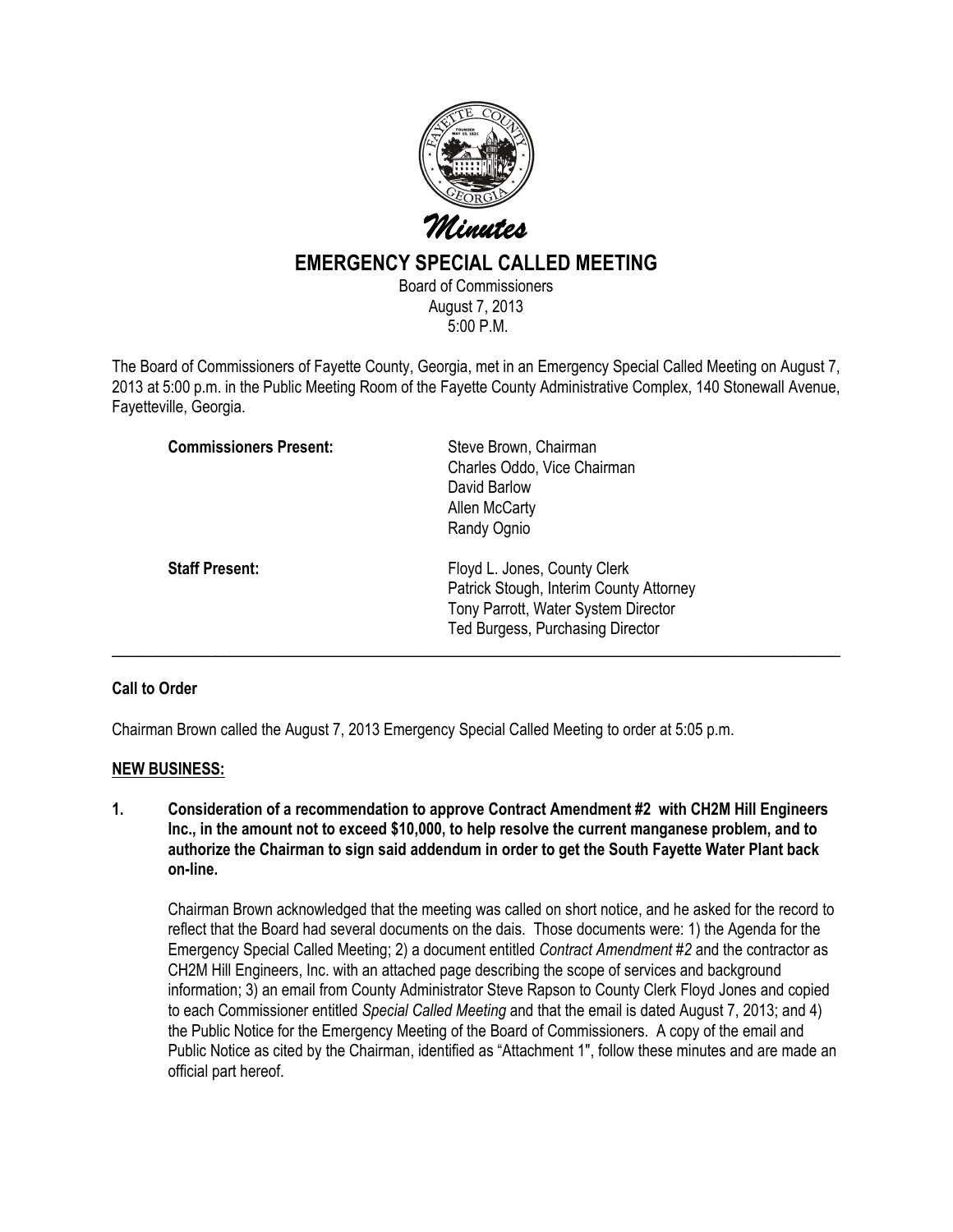Minutes August 7, 2013 Page Number 2

Chairman Brown read the following verbatim comments into the record:

- The Water System encountered water problems related to manganese levels that caused them to close the out-flow valve of the South Fayette Water Treatment Facility. We cannot say with certainty when this plant will be back online.
- Unfortunately, the Board of Commissioners was not informed of the situation until well after the fact.
- There was also a major water main break in the Golfview Drive area of Peachtree City, with a number of water customers without water, and the Board of Commissioners were not made aware of that situation either until after having a series of phone conversations with the Water System related to the manganese problem. The Water System failed to contact [the] EPD related to that issue per a phone conversation I had just a moment ago with EPD.
- This morning, we received notice that manganese levels were climbing at our other water plant, Crosstown Water Treatment Facility.
- After conferring individually with the county commissioners and the county administrator who is out of town on vacation, we were all in agreement that there was an urgent need to take action and enlist an expert third party to provide immediate assistance to our Water System staff in resolving the manganese problems at the Crosstown Water Treatment Facility and getting the South Fayette Water Treatment Facility back online.
- Since CH2M Hill was put under emergency contract with the odor and taste issue at the request of EPD, they know our system through that interaction and we are creating an addendum to that existing contract for them to assist us in resolving these other urgent issues.

Chairman Brown moved to approve the recommendation to approve Contract Amendment #2 as cited on the dais with CH2M Hill Engineers, Inc. in the amount not to exceed \$10,000 to help resolve the current manganese problem, and to authorize the Chairman to sign said addendum in order to get the South Fayette Water Treatment Plant back on-line. Commissioner McCarty seconded the motion. No discussion followed. The motion passed unanimously. A copy of Chairman Brown's comments, identified as "Attachment 2", follow these minutes and are made an official part hereof. A copy of Contract Amendment #2, identified as "Attachment 3", follows these minutes and is made an official part hereof.